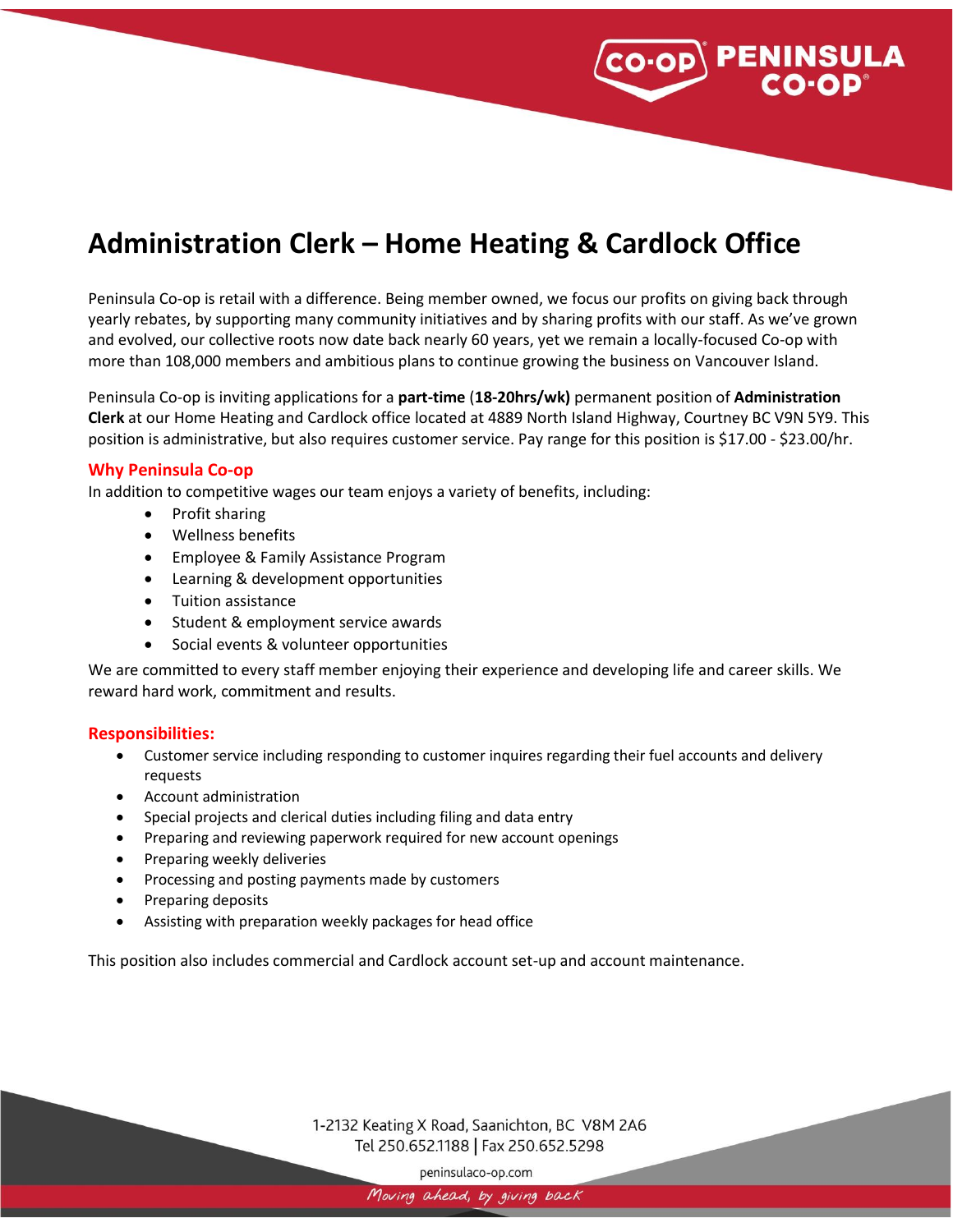# **PENINSULA**<br>CO·OP®

## **Qualification:**

We are looking for people with the following attributes:

- Strong customer service skills
- Patience and the ability to communicate effectively in person, by email and over the phone
- Being well organized in your work
- Strong attention to detail, especially completing forms and paperwork
- Strong computer knowledge and comfort with DOS-based systems
- Basic knowledge of accounting and accounts receivable
- Familiarity with posting accounting journal entries
- Problem solving and analytical skills
- Demonstrated ability to work both independently and as a part of the team
- Excellent interpersonal skills, energy, enthusiasm and initiative
- Ability to work under pressure in a fast-paced environment where work priorities can change quickly to meet the customers' needs

### **How to Apply:**

Any way you like! On-line through Indeed, at www.peninsulaco-op.com, in person at the Cardlock office at 4889 North Island Highway, Courtney BC.

Please direct questions to Lezlie Chasse, Branch Manager at 250-338-8181 or Jen in Human Resources at 778-426-8120

**Deadline to Apply:** July 6<sup>th</sup>, 2022

Posted: June 23, 2022

1-2132 Keating X Road, Saanichton, BC V8M 2A6 Tel 250.652.1188 | Fax 250.652.5298

peninsulaco-op.com

Moving ahead, by giving back